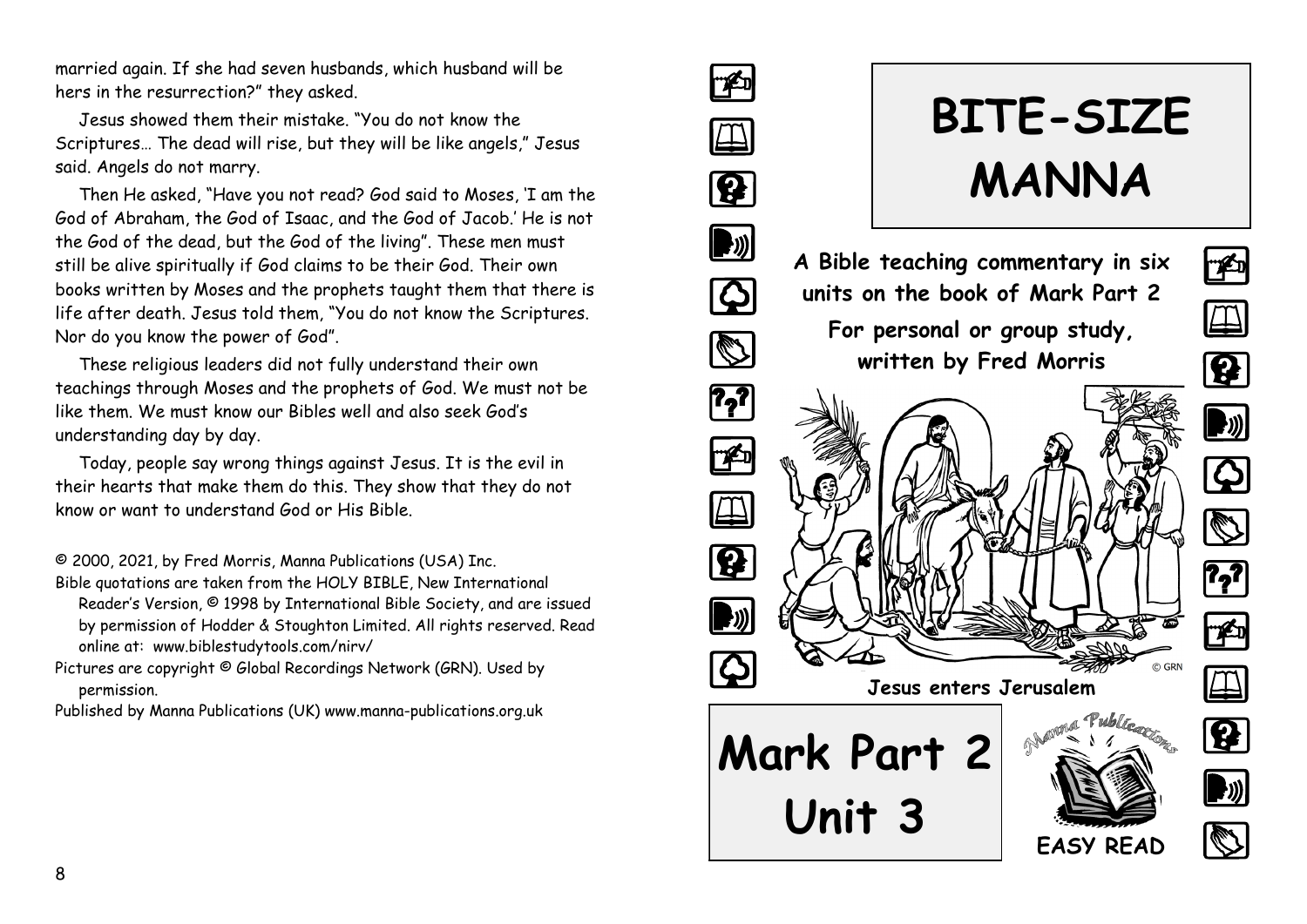# **Unit 3: Chapter 11:1 to 12:27**

# **2** Mark Chapter 11

# **Jesus Enters Jerusalem on a Donkey**

The week before His death, Jesus went up to Jerusalem to celebrate the Jewish Passover. Christians now call this the start of the Holy Week of Easter.

In Bethany, a village near the Mount of Olives, He sent two disciples ahead of Him into the city. "You will find a young donkey tied…" He told them. "Untie it and bring it here... Say, 'The Lord needs it'".

A donkey was an animal that carried heavy loads. Sometimes poor people rode on donkeys. The mother of Jesus rode on a donkey to Bethlehem with the unborn baby Jesus. Rich important people and kings rode on horses. God said through a prophet that the Messiah would ride humbly on a donkey. This was said hundreds of years before Jesus rode on the donkey to Jerusalem.

So, Jesus rode the donkey into the city. He did not hide from the people when He arrived in Jerusalem. The crowds knew from the Old Testament what that meant. They met Him and waved palm branches, shouting, "Hosanna!" This means "Save now!"

They also shouted, "Blessed is the One who comes in the name of the Lord! Blessed is the coming Kingdom of our father David! Hosanna in the highest!"

All that the prophets wrote about Jesus now began to happen. The long years of waiting had ended. The people of Jerusalem could see their Messiah. Jesus did not have any political power. He came to the city as a servant, in a humble, peaceful way. He was not riding on a horse, as a king with soldiers, but on a young donkey. This was a sign of peace.

Jesus went to the Temple, the place in Jerusalem where Jews from many countries came to worship and pray to His Father,



They gave Him a silver coin. Roman coins had an image of the face of the Roman Emperor Caesar on them.

"Whose picture is this?" He asked. "Caesar's," they replied.

Then He said to them, "Give to Caesar what belongs to Caesar and to God what belongs to God". By this, Jesus showed that there are many ways in which we can obey our leaders and government without going against God's laws. They were amazed at His answer. Even hypocrites can believe that Jesus teaches the truth from God. We too must never ignore the ungodly nor the self-righteous, as God wants to save them too.

# **Some Religious Leaders Do Not Know God's Truth**

Next the Sadducees came to Jesus. They did not believe there was life after death. They tried to trick or trap Jesus with a law from the Old Testament: "Suppose a woman's husband died and she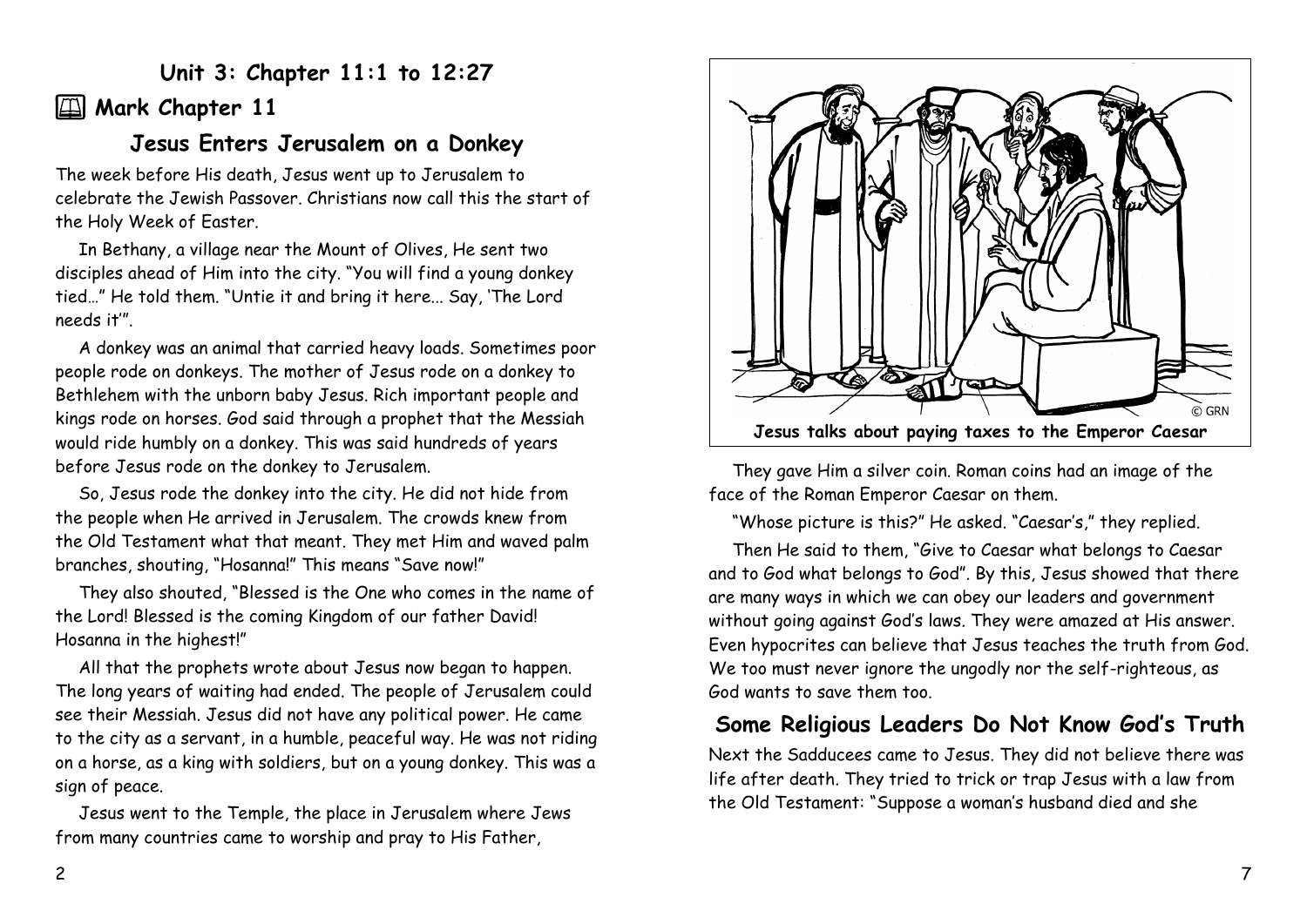Jesus told this parable especially for the leaders in Israel, as some were going to kill Him. He said this to warn them. God sent His servants, the prophets, to speak to the Jewish leaders, but they would not listen. He sent other prophets and they treated them badly. He sent John the Baptiser and he was killed. Then God sent His only Son, Jesus Christ, and they killed Him too.

This parable is a picture-story of how Jesus would die. He would be killed by people who would not accept Jesus as God's Son and Israel's Messiah. And they did not accept those whom God sent before Jesus, to prepare the way for Him. Jesus warned them with more words from the Old Testament.

The Jewish leaders knew that Jesus had spoken this parable against some of them. They had rejected God's most important building stone. This parable shows how those who disobeyed God rejected His wonderful Son and Saviour.

Jesus spoke these things to the chief priests and other religious leaders. They did not like His parable, nor the way He taught them from their own books written by Moses and the prophets. (Jesus quoted over 50 verses from the Old Testament in Mark's Gospel.)

### **The Religious Leaders Ask Jesus a Trick Question**

Soon after this, they made their plans to arrest Him and kill Him. They did not believe that Jesus had authority to say these things. They did not know or believe that God had given Jesus authority.

Some Pharisees tried to trap Jesus by His words and answers. They knew that the people did not like the taxes they had to pay to the Romans, so they asked Jesus what He thought about the tax.

Jesus knew they wanted to trap Him. If He said "Yes, pay the tax" the people would be angry. If He said "Do not pay the tax," these leaders would report Him to King Herod. So He said to them, "Why are you trying to trap [test] Me? Bring Me a coin".

Yahweh, the One True God Almighty. He looked around the Temple, but did not say anything. It was getting late.

Many times, Jesus had been to the Temple in Jerusalem. He was often angry because market traders were inside God's house of prayer. It was nearly time for Him to stand up against what was wrong in the Temple of His Father.

# **Unfruitful Religion**

Jesus and the disciples stayed with Mary and Martha in a village near Jerusalem.

Next morning, Jesus saw a fig tree at the side of the path. He was hungry. Jesus did not find any fruit, only leaves, so He cursed the tree. "May no-one ever eat fruit from you again!"

Jesus went into the Temple. What He saw in the Temple made Him angry again. In its courtyard, men sold cattle, sheep and doves for temple sacrifices. Others sat at tables changing Roman money into special Temple money. The Jewish leaders made much profit from this market.

Jesus chased the market traders out of the Temple and turned over the tables where they were changing money. "It is written in the Scriptures, 'My house will be called a house of prayer for all nations.' But you have made it a den for robbers."

Some of the Jewish leaders made a show of worship, but their hearts were empty and cold. They were like the fig tree. They had no fruit, only leaves. There was little in their lives that pleased God.

The Jewish leaders were afraid of Jesus because the crowds heard the truth from God and were amazed at His teaching. But the leaders wanted to kill Him.

### **Have Faith in God and Forgiveness for Others**

The next day the disciples saw the fig tree once again. Its leaves were dead. The disciples were surprised. Peter said to Jesus, "Teacher, look! The fig tree You cursed has dried up."